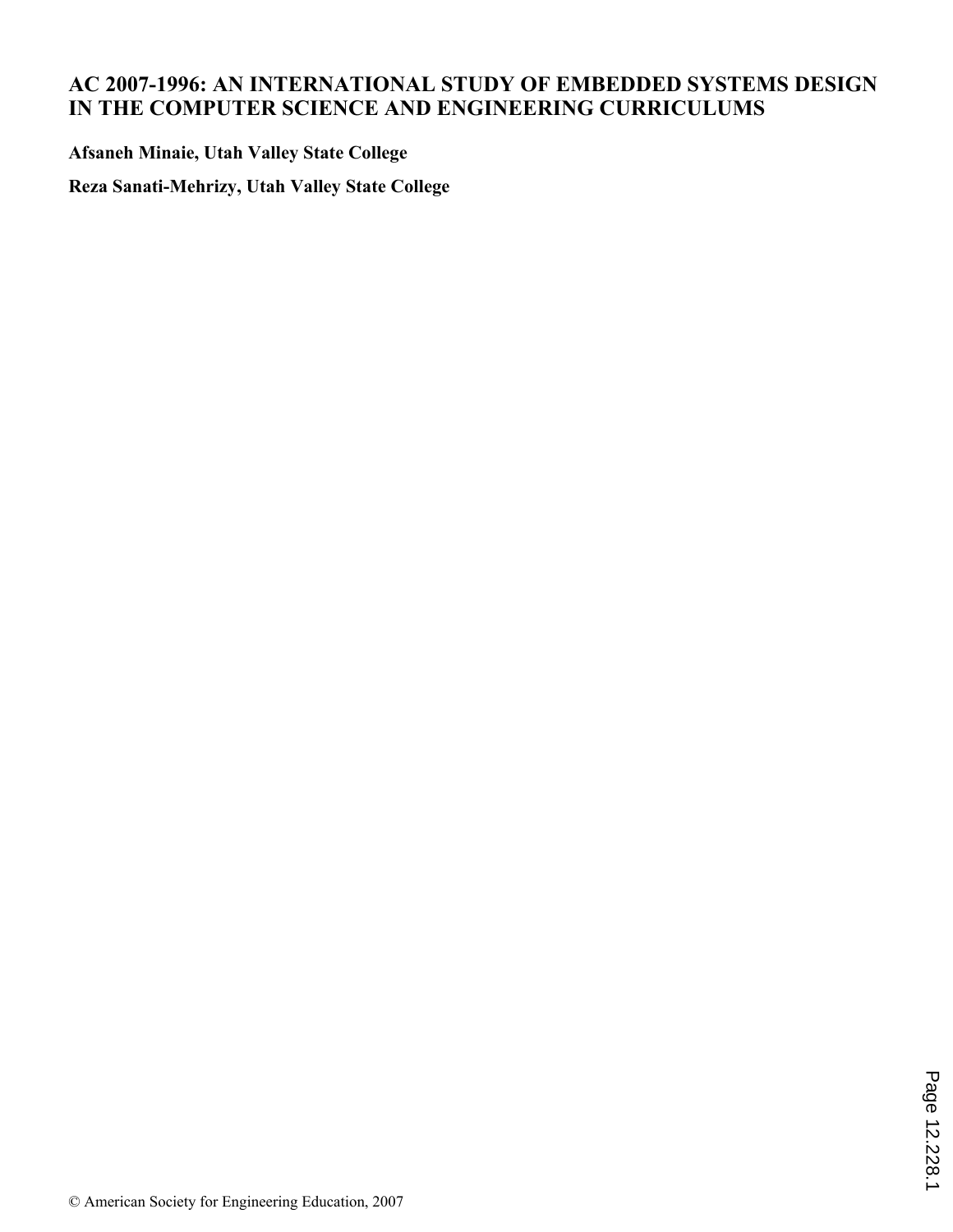# **An International Study of Embedded Systems Design in the Computer Science & Engineering Curriculums**

#### **Abstract**

In this paper, an international study is done to see how different institutions have integrated embedded system education into their computer science and computer engineering curriculums. Currently, there are six models that are used by institutions of higher education to integrate embedded systems education into their curriculum. The authors did this study to decide which model is the best choice for their students.

#### **Embedded Systems Engineering**

The area of Embedded Systems Design has been gaining a tremendous growth in recent years. A major aspect of this growth has been the addition of networking technologies and operating systems to embedded systems. Embedded systems have application in many areas such as automotive/transportation, government/military, medical equipment, telecommunications, avionics/aeronautics, aerospace electronics, office automation, data-communication, industrial automation, and consumer electronics<sup>1</sup>. About 98% of all the 32-bit microprocessors currently in use worldwide are used in embedded systems<sup>2</sup>. By the year 2010, it is forecasted that 90% of the overall program code developed will be for embedded computing systems<sup>3</sup>.

The tremendous growth in embedded computing has given rise to a demand for engineers and computer scientists with experience in designing and implementing embedded systems. Embedded system design is currently not yet well represented in academic programs. Most computer engineering programs teach programming and design skills that are appropriate for a general-purpose computer operating under the control of a commercial operating system rather than for the more specialized embedded systems $4,5$ .

#### **Background Information**

Utah Valley State College (UVSC), located in Utah Valley, was founded in 1941. UVSC is a state college comprised of two interdependent divisions. The lower division embraces and preserves the philosophy and mission of a comprehensive community college, while the upper division consists of programs leading to baccalaureate degrees in areas of high community demand and interest<sup>39</sup>. Currently, UVSC offers more than  $40$  baccalaureate degrees. UVSC is the fastest growing college in the Utah System of Higher Education with over 23,000 students attending. The Bachelor of Science in Computer Science was one of the first Bachelor of Science programs which was approved in 1992 and implemented in  $1993^{39}$ .

In addition to the associate degrees, the Computing and Networking Sciences (CNS) department offers a Bachelor's Degree in Computer Science with five areas of specialization which include traditional Computer Science, Computer Engineering, Software Engineering, Database Engineering, and Computer Networking. The curriculum content for the Computer Science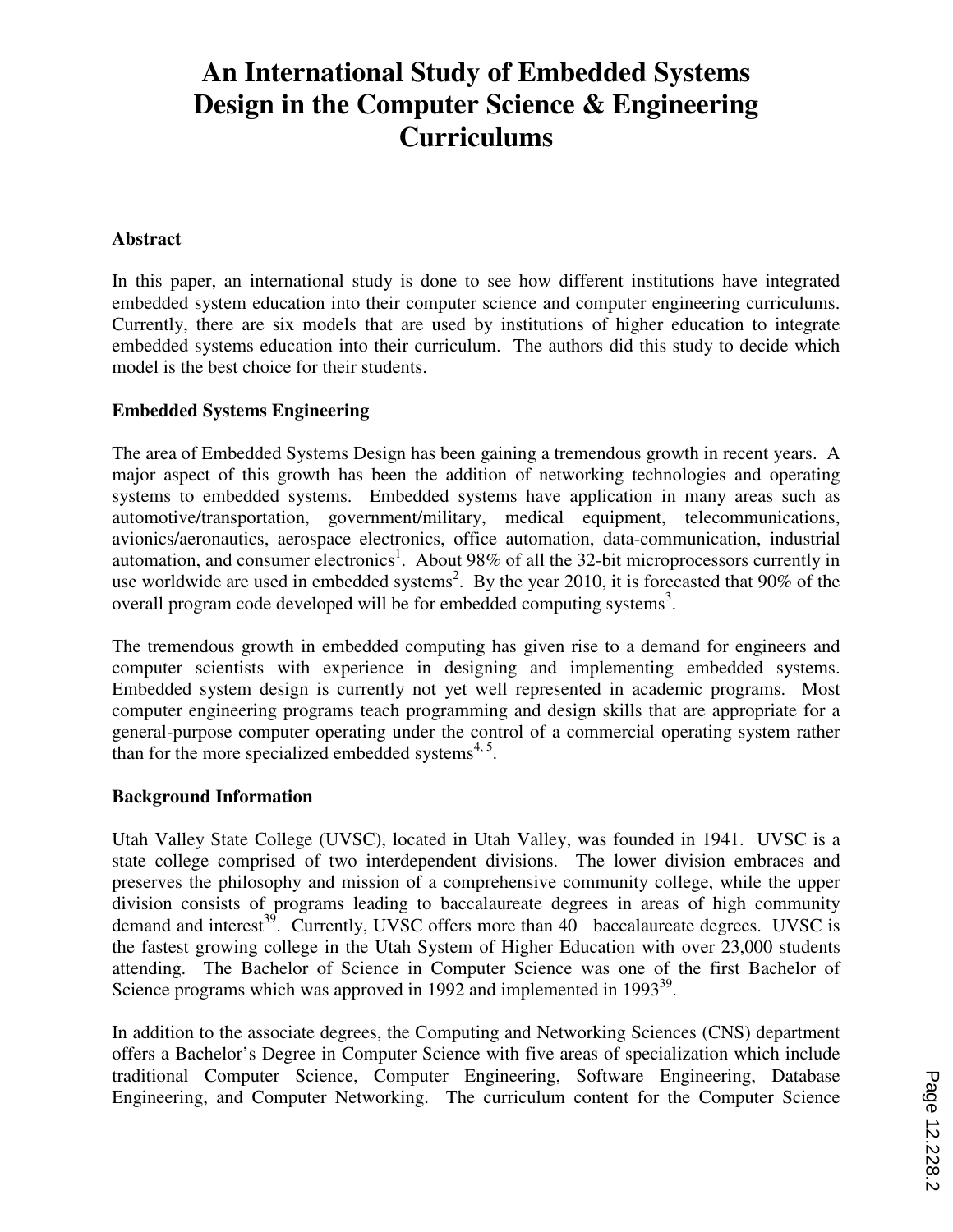degree is based on the 2001 ACM Curriculum Report. The CNS department has 14 full time faculties. The Computer Science degree at UVSC is accredited by ABET in 2002 and currently has 869 students.

The Bachelor of Science in the Computer Science program was one of the first Bachelor of Science programs implemented at UVSC in 1993. The program's goal has been to provide a quality program that meets accreditation standards while providing the students with a skill set that allows them to succeed in computing careers.

### **Introduction**

It is predicted that majority of the future computing systems will be embedded systems and the importance of embedded systems will continue to grow rapidly. Current undergraduate computer science and computer engineering curriculums at most institutions of higher education do not prepare the graduates with the required knowledge and skills to design embedded systems. The result is that the industry has difficulty finding sufficiently trained computer scientists and engineers<sup>6</sup>. In order to provide graduates with the system-level embedded systems design knowledge, it is crucial that the curriculums for computer science and engineering to be reviewed and enhanced.

Currently, there are five models for teaching embedded systems topics in universities and colleges:

- 1. Offering courses mostly on software (Real-Time Systems) in CS and SE undergraduate programs (e.g., at Florida State University, Vanderbilt University, Seoul National University ...).
- 2. Offering courses in CE and EE undergraduate programs which emphasizes the hardware aspects of embedded systems (e.g., University of Utah, Boston University, Carnegie Mellon University …).
- 3. Graduate programs in Embedded Systems Design (e.g., University of Essex, Carnegie Mellon University …).
- 4. Continuing education and training programs for the industry engineers (Nagoya University)
- 5. Offering a degree in Embedded Systems Engineering (e.g., Holon Academic Institute of Technology)

The first two models are traditionally used by most programs in CE and CS. The first model is software oriented and does not cover the course material for the integration of hardware and software components in the systems. The second is hardware oriented and does not cover the software development for the embedded systems. Because of the tremendous growth and need for embedded system trained professionals who are knowledgeable in hardware and software, the first two models are not adequate. Usually, the courses taught in the first two models are introductory level courses, the advanced courses are not available until the graduate school, leaving a gap in training the undergraduate students. Since most of the undergraduate programs do not prepare students with enough skills on the embedded system design, companies have to train their unskilled engineers. Some universities, as a service to industry offer short classes on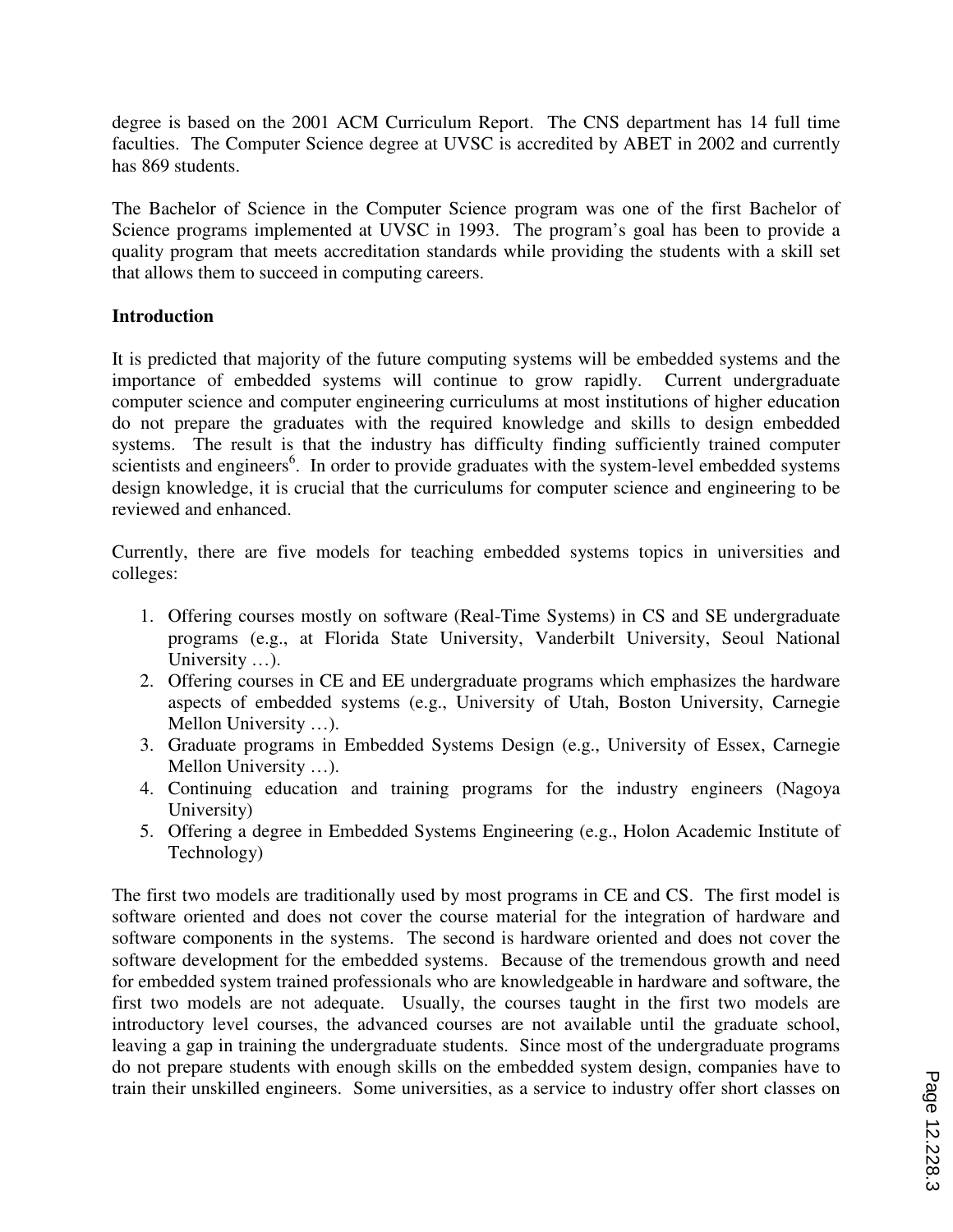the subject<sup>7</sup>. However, these classes are not systematic and the participants do not acquire wide knowledge in the area. The last method is to offer a degree in Embedded Systems Engineering (ESE). This option is the best choice for providing students with in-dept knowledge of embedded systems design.

#### **Results of the Study**

The motivation for this study was to decide how to integrate embedded systems design into our curriculum in the computer science department at Utah Valley State Collage. To make the decision, an international survey of computer engineering and computer science curriculums was done which is given in Table 1. The table includes the following:

- The name of the universities
- The country which they are located in
- Whether they have a computer science or computer engineering departments
- Whether the computer science department offers any embedded systems courses?
- Whether the computer engineering department offers any embedded systems courses?
- The last column gives comments on different universities programs

This study shows that only a small percentage of undergraduate programs in computer science/engineering programs are offering courses in embedded system design. Those that are offering courses are using the first two models which do not provide students with an in-dept expertise in embedded systems design. Most universities with engineering programs are offering graduate programs in embedded systems design which leaves a gap in training the undergraduate students. The best model for institutions of higher education with engineering programs is to adopt model number five and offer an undergraduate program in Embedded Systems Engineering. However, for colleges and universities like UVSC that does not have engineering programs, the last option is not feasible. The best option for colleges and universities like UVSC is to create a new track in their Computer Science department called Embedded Systems Engineering.

### **Concluding Remarks**

The tremendous growth in the area of embedded systems requires the academic institutions to update their education in the area of embedded system design. Otherwise, it will become very difficult to design tomorrow's complex embedded systems. The process of updating the curriculums requires a close interaction with industry to provide the right focus. In this paper, the authors have done an international study of the curriculums in other institutions of higher education to decide how to integrate embedded systems design in their curriculum in the computer science department. It appears from the study that the best solution for them is to add a new area of specialization in their computer science department called embedded systems engineering to provide their graduates with knowledge of designing tomorrow's complex embedded systems. The detail curriculum content of this new area of specialization in the Computer Science department is yet to be decided.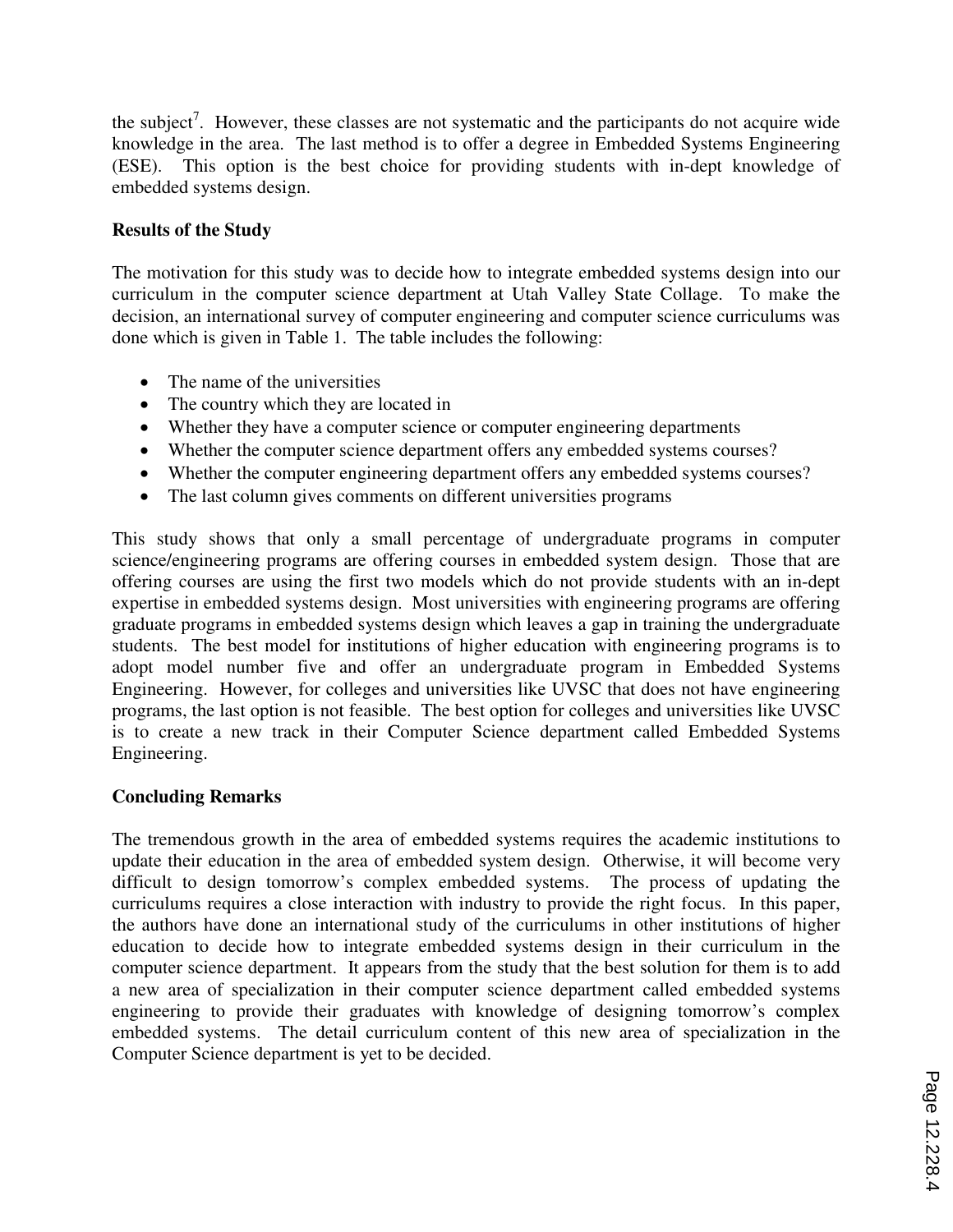| <b>Universities</b>                                           | <b>Country</b>    | <b>Embedded</b><br>Systems (ES)                                  | <b>Embedded</b><br><b>Systems</b>                                    | Undergradua<br>te Embedded                                                       | <b>Comments</b>                                                     |
|---------------------------------------------------------------|-------------------|------------------------------------------------------------------|----------------------------------------------------------------------|----------------------------------------------------------------------------------|---------------------------------------------------------------------|
|                                                               |                   | <b>Courses</b><br>in<br>Computer<br><b>Science</b><br>Curriculum | in<br><b>Courses</b><br>Computer<br><b>Engineering</b><br>Curriculum | <b>Systems</b><br><b>Programs</b>                                                |                                                                     |
| Holon<br>Academic<br>Institute of<br>Technology <sup>38</sup> | <b>Israel</b>     | N/A                                                              | N/A                                                                  | Yes                                                                              | Bachelor's<br>degree<br>in<br>Embedded<br>Systems<br>Engineering    |
| Heriot-Watt<br>University <sup>34</sup>                       | Scotland          | N/A                                                              | N/A                                                                  | N <sub>o</sub>                                                                   | <b>Masters</b><br>in<br>Embedded<br><b>Systems</b>                  |
| Florida State<br>University <sup>26</sup>                     | <b>USA</b>        | Yes                                                              | N/A                                                                  | N <sub>o</sub>                                                                   |                                                                     |
| Drexel<br>University <sup>27</sup>                            | <b>USA</b>        | N <sub>o</sub>                                                   | N <sub>o</sub>                                                       | N <sub>o</sub>                                                                   |                                                                     |
| University of<br>Essex <sup>35</sup>                          | United<br>Kingdom |                                                                  |                                                                      | Yes-BS<br>Computer<br>Science<br>(Embedded<br><b>Systems</b><br>and<br>Robotics) | <b>Masters</b><br>in<br>Embedded<br><b>Systems</b><br>&<br>Robotics |
| Caltech<br>University <sup>33</sup>                           | <b>USA</b>        | N <sub>o</sub>                                                   | N/A                                                                  | N <sub>o</sub>                                                                   |                                                                     |
| Vanderbilt<br>University <sup>15</sup>                        | <b>USA</b>        | Yes                                                              | Yes                                                                  | N <sub>o</sub>                                                                   |                                                                     |
| Michigan<br>Technologica<br>$1$ University <sup>14</sup>      | <b>USA</b>        | N <sub>o</sub>                                                   | N/A                                                                  | N <sub>o</sub>                                                                   |                                                                     |
| Princeton<br>University <sup>13</sup>                         | <b>USA</b>        | N <sub>o</sub>                                                   | N/A                                                                  | N <sub>o</sub>                                                                   | $EE$ - $ELE$<br>464<br>Embedded<br>Computing                        |
| Embry-<br>Riddle<br>Aeronautical<br>University <sup>16</sup>  | <b>USA</b>        | N/A                                                              | Yes                                                                  | N <sub>o</sub>                                                                   |                                                                     |
| Oregon State<br>University <sup>17</sup>                      | <b>USA</b>        | N <sub>o</sub>                                                   | N <sub>o</sub>                                                       | N <sub>o</sub>                                                                   |                                                                     |
| Ohio<br><b>State</b>                                          | <b>USA</b>        | No                                                               | No                                                                   | N <sub>0</sub>                                                                   |                                                                     |

Table 1 - A Survey of Embedded Systems Courses in the Undergraduate CS/CE Programs in Different Countries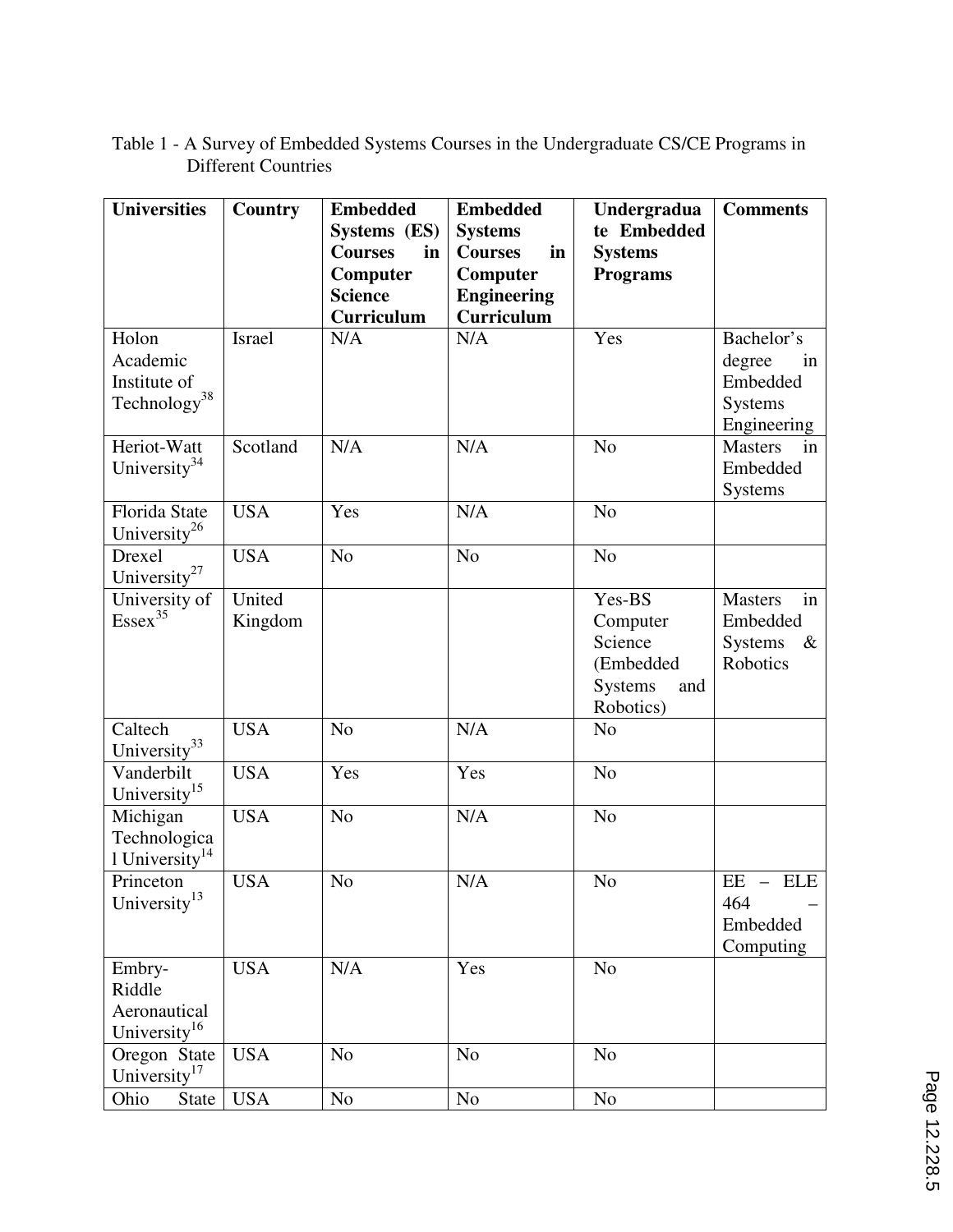| University <sup>18</sup>                |                  |                |                |                |                         |
|-----------------------------------------|------------------|----------------|----------------|----------------|-------------------------|
| North South                             | <b>Banglades</b> | N <sub>o</sub> | Yes            | N <sub>o</sub> |                         |
| University <sup>20</sup><br>$\mathbf h$ |                  |                |                |                |                         |
| University of                           | <b>USA</b>       | Yes            | Yes            | N <sub>o</sub> |                         |
| Utah $^{28}$                            |                  |                |                |                |                         |
| Northwestern                            | <b>USA</b>       | Yes            | N/A            | N <sub>o</sub> |                         |
| University <sup>23</sup>                |                  |                |                |                |                         |
| University of                           | <b>USA</b>       | N <sub>o</sub> | N <sub>o</sub> | N <sub>o</sub> |                         |
| Pennsylvania                            |                  |                |                |                |                         |
| 37                                      |                  |                |                |                |                         |
| Isfahan<br>Iran                         |                  | N/A            | N <sub>o</sub> | N <sub>o</sub> |                         |
| University of                           |                  |                |                |                |                         |
| Technology <sup>22</sup>                |                  |                |                |                |                         |
|                                         |                  |                |                |                |                         |
| University of                           | England          | Yes            | N/A            | N <sub>o</sub> |                         |
| Bradford <sup>24</sup>                  |                  |                |                |                |                         |
| <b>Balliol</b>                          | England          | N <sub>o</sub> | N <sub>o</sub> | N <sub>o</sub> |                         |
| $\text{College}^{29}$                   |                  |                |                |                |                         |
| Seoul                                   | Korea            | Yes            | N/A            | N <sub>o</sub> |                         |
| National                                |                  |                |                |                |                         |
| University <sup>36</sup>                |                  |                |                |                |                         |
|                                         |                  |                |                |                |                         |
| Angila                                  | England          | N <sub>o</sub> | N/A            | N <sub>o</sub> |                         |
| Ruskin                                  |                  |                |                |                |                         |
| University <sup>25</sup>                |                  |                |                |                |                         |
| <b>Boston</b>                           | <b>USA</b>       | Yes            | Yes            | N <sub>o</sub> | <b>SC</b><br><b>ENG</b> |
| University $^{8}$                       |                  |                |                |                | 535                     |
| <b>Brown</b>                            | <b>USA</b>       | Yes            | N/A            | N <sub>o</sub> |                         |
| University <sup>9</sup>                 |                  |                |                |                |                         |
| ST.                                     | <b>USA</b>       | N <sub>o</sub> | N/A            | N <sub>o</sub> |                         |
| Bonaventure                             |                  |                |                |                |                         |
| University $11$                         |                  |                |                |                |                         |
| <b>Brigham</b>                          | <b>USA</b>       | Yes            | Yes            | N <sub>o</sub> |                         |
| Young                                   |                  |                |                |                |                         |
| University <sup>19</sup>                |                  |                |                |                |                         |
| Tokyo                                   | Japan            | N <sub>o</sub> | N <sub>o</sub> | N <sub>o</sub> |                         |
| Institute<br>of                         |                  |                |                |                |                         |
| Technology <sup>10</sup>                |                  |                |                |                |                         |
| Swarthmore                              | <b>USA</b>       | No             | $\rm N/A$      | N <sub>o</sub> |                         |
| $\text{Collect}^{12}$                   |                  |                |                |                |                         |
| Stanford                                | <b>USA</b>       | Yes            | N/A            | N <sub>o</sub> |                         |
| University <sup>32</sup>                |                  |                |                |                |                         |
| Carnegie                                | <b>USA</b>       | N/A            | Yes            | N <sub>o</sub> | <b>Masters</b><br>of    |
| Mellon                                  |                  |                |                |                | Software                |
| University <sup>30</sup>                |                  |                |                |                | Engineering             |
|                                         |                  |                |                |                | , Real-Time             |
|                                         |                  |                |                |                | Specializati            |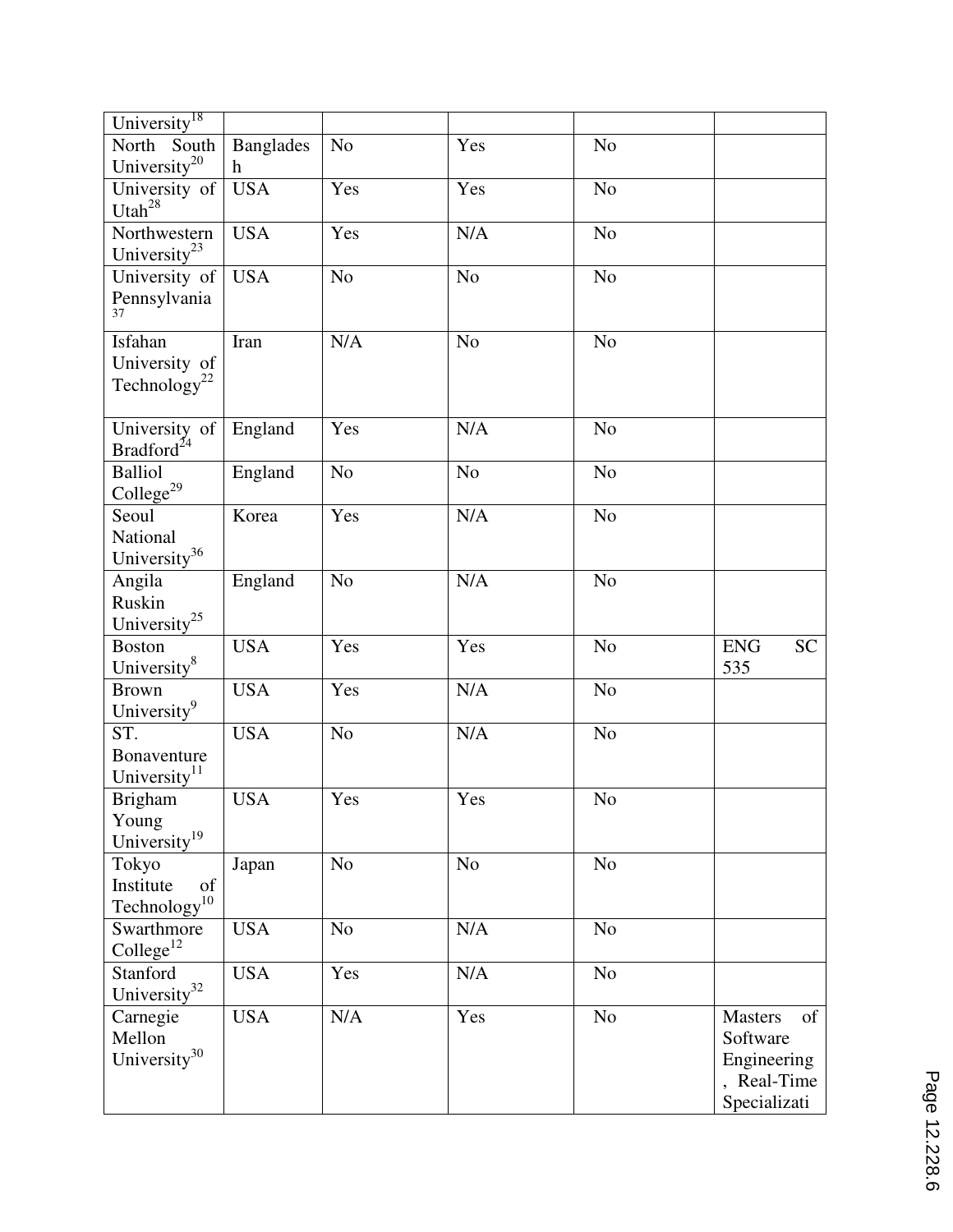|                          |               |                |     |                | on Track |
|--------------------------|---------------|----------------|-----|----------------|----------|
| Israel                   | <b>Israel</b> | N <sub>o</sub> | N/A | N <sub>o</sub> |          |
| Institute<br>of          |               |                |     |                |          |
| Technology <sup>31</sup> |               |                |     |                |          |
| Massachusett   USA       |               | N <sub>0</sub> | N/A | No             |          |
| s Institute of           |               |                |     |                |          |
| Technology <sup>21</sup> |               |                |     |                |          |

#### **References**

- [1] Haberman, Bruria and Mark Trakhtenbrot, "An Undergraduate Program in Embedded Systems Engineering", Proceedings of the 18<sup>th</sup> Conference on Software Engineering Education & Training (CSEET'05), 2005.
- [2] Wolf, W., Madsen, J., "Embedded systems education for the future", Proceedings of IEEE, 88(1), pp. 23-30, January 2000.
- [3] Cardoso, J, "New Challenges in Computer Science Education", ITiCSE'05, June 27-29, 2005.
- [4] www.computer.org/education/cc2001.
- [5] Jackson, David and Paul Caspi, "Embedded Systems Education: Future Directions, Initiatives, and Cooperation", SIGBED Review, Volume 2, Number 4, October 2005.
- [6] Marwedel, Peter, "Toward Laying Common Grounds for Embedded System Design Education", Workshop on Embedded Systems Education (WESE), 2005.
- [7] Yamamoto, Masaki, etall, "NEXCESS: Nagoya University Extension Courses for Embedded Software  **Specialists**
- [8] Boston University, www.bu.edu, access on Dec. 2006.
- [9] Brown University, www.cs.brown.edu, access on Jan. 2007.
- [10] Tokyo Institute of Technology, www.eng.titech.ac.jp, access on Jan. 2007.
- [11] St. Bonaventure University, www.sbu.edu/go/academics, access on Dec. 2006.
- [12] Swarthmore College, www.cs.swarthmore.edu, access on Jan 2006.
- [13] Princeton University, www.cs.princeton.edu/academics, access on Jan. 2007.
- [14] Michigan Tech University, www.ece.mtu.edu/pages/academics, access on Jan 2007.
- [15] Vanderbilt University, www.eecs.uvsc.vanderbilt.edu, access on Jan 2007.
- [16] Embry-Riddle Aeronautical University, www.erau.edu/pr/degrees, access on Jan 2007.
- [17] Oregon State University, www.eecs.oregonstate.edu, access on Jan. 2007.
- [18] Ohio State University, www.ece.osu.edu/academics, access on Dec. 2006.